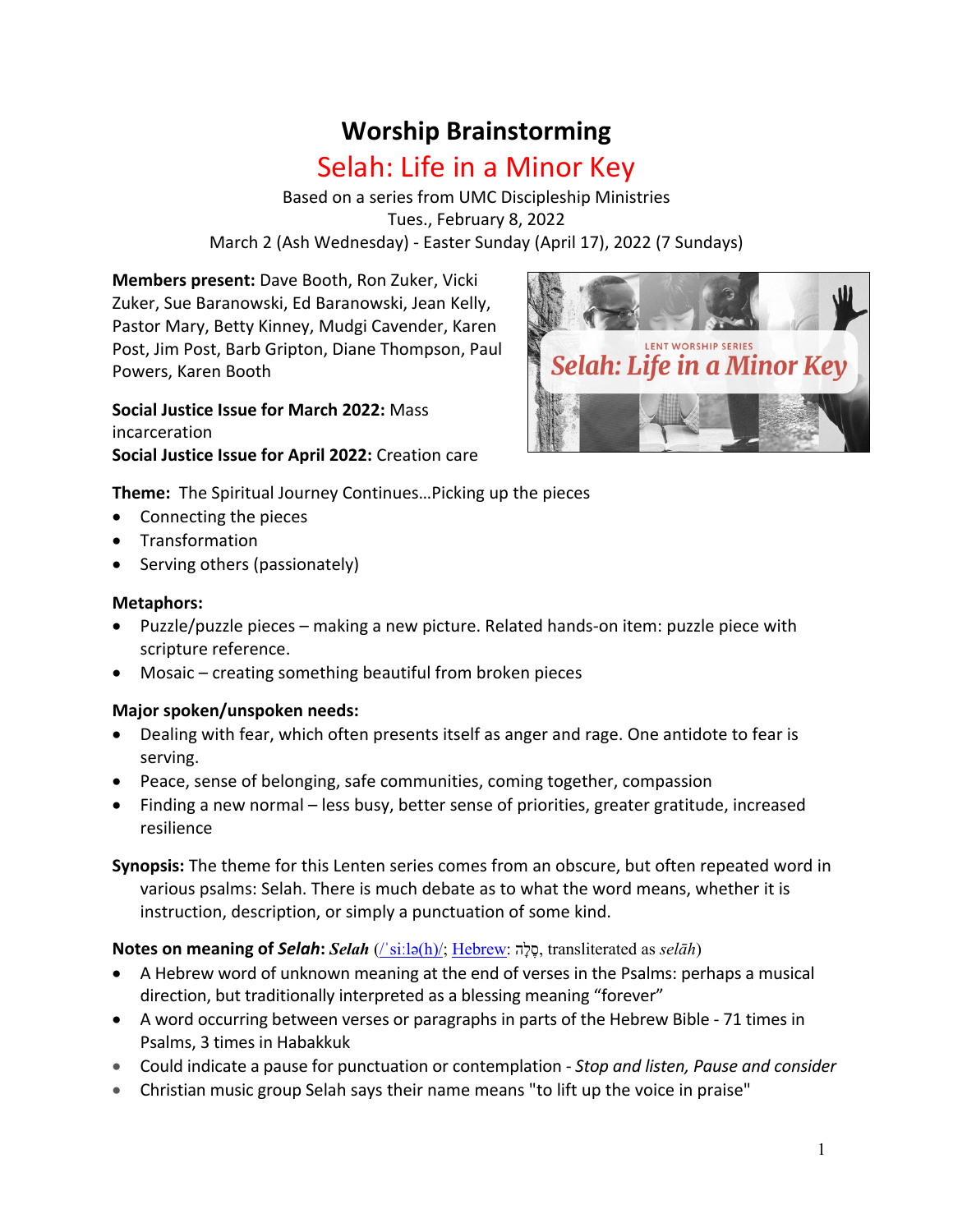- Musicians in every genre have used Selah in their performances and song titles
	- o Bono of U2 https://www.youtube.com/watch?v=pnaQa9c6pnA and related article https://selahafrik.com/2016/09/u2-singer-bono-christian-artistes-honesty-psalms/
	- o Lauryn Hill https://www.youtube.com/watch?v=9LBAbWdBWtA
	- o Kanye West (who defined it as "to look back and reflect upon") https://www.youtube.com/watch?v=6CNPg2IQoC0 **Comments:** Ana has high praise for Kanye's newest album which has so many religious messages.

#### **2022 theme connection:** Psalms is full of examples of people who cry out to God for help and praise him through life's challenges.

**Notes from Pastor Mary and our August 2018 series "Psalms for the Soul":** The psalms have inspired prayer and reflection for centuries and are deeply personal and poetic. Martin Luther called the Psalms "a little Bible." John Wesley said, "this book brings us into the sanctuary, draws us off from converse with men [and women], with the philosophers or disputers of this world, and directs us into communion with God."

#### **Resource:** Based on a Discipleship Ministries lectionary series

https://www.umcdiscipleship.org/worship-planning/selah-life-in-a-minor-key

During the season of Lent, we are encouraged to engage in a *Season of Selahs.* While the word has not been definitively defined in scripture, the placement of the word suggests a shift, pause, break, or interruption; it suggests exhaling or resting from routine activities. It is thought that the "Selah" functions much like a musical rest. This describes how we should understand our posture throughout the forty days of Lent. Christians are urged to refrain from business as usual in order to attend to the body, spirit, mind, soul, and heart. It is a time set aside for worshipers to connect their faith walk with the ways in which they live, move, and have their being throughout daily life. Thus, the trajectory for the Lenten journey is a renewed spirit and a genuine desire to become an incarnational presence in the world.

**Related resource:** Worship Matters podcast focusing on series

https://www.umcdiscipleship.org/articles/worship-matters-episode-04-selah Psalms is the songbook of the Bible.

Spirituals served many purposes: codes to convey messages, didactic (teaching) tools, social commentary, and sermonettes.

Lent is designed to be introspective - a time when we consider our heart and soul *How do I feel? What's going on in my heart?*

**Music:** The first song in each week's list is a spiritual.

- Ask Mary Scott if she has piano arrangements of spirituals
- Pastor Mary has a CD of spirituals done in the style of lullabies

#### **Visuals:**

- Use the word SELAH as a visual in front of sanctuary
- Liturgical symbols (UMC Discipleship Ministries): Purple fabrics from various cultures, water (quiet waterfall), Garden of Gethsemane (vines, dry stalks, wheat, large rocks –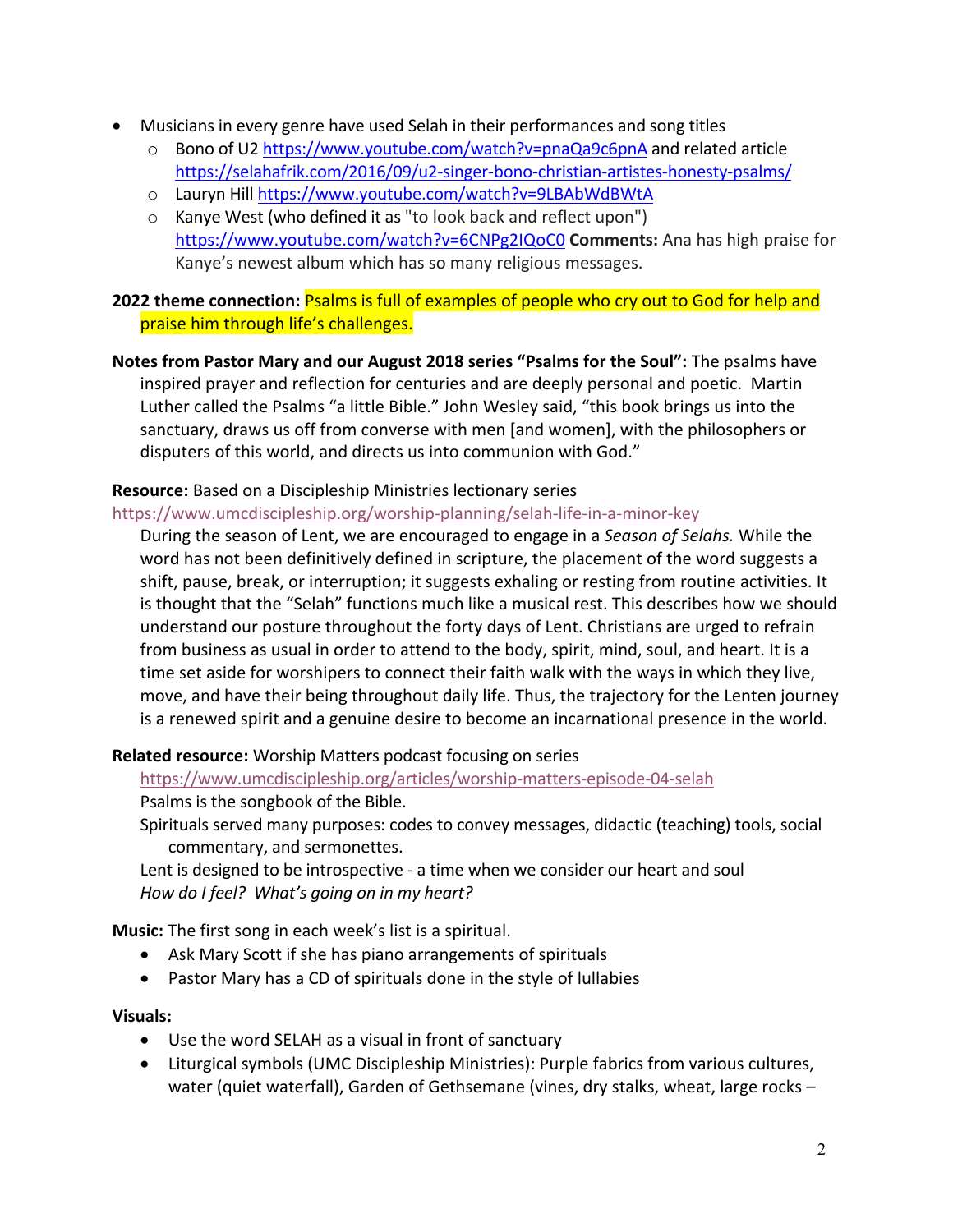replace on Easter with lilies or other flowers, live or artificial). Painted "rock" drop cloths helped us create a tomb (over an ice fishing tent) in 2015.

- Music symbols
- Psalm prints http://churchstagedesignideas.com/psalm-prints/
- Psalm fence http://churchstagedesignideas.com/psalm-fence/

#### **Resources:**

- Weekly countdown using spirituals as background music?
- Spirituals used each week in worship whether choir anthem or congregational song
- Invite people to write their own psalm
- Small group resource for Lent based on the series
- https://www.umcdiscipleship.org/articles/faith-formation-selah-life-in-a-minor-key
- Selah devotional for Holy Week
- The Bible Project offers a 9-minute introductory video to the Psalms at https://www.youtube.com/watch?v=j9phNEaPrv8

**Questions to consider:** We'll focus on where we are (in-person and livestream worship), not

- where we once were, pre-pandemic with only in-person worship.
- How important is song in your faith community?
- How does song function in worship celebrations?
- How does song serve to promote Selah-moments in worship?
- What are the heart-songs of your faith community?
- What songs best express or affect your relationship with God?
- What songs help your corporate community pray?
- Whose songs are missing from your community?
- What songs help to promote the ethos of the *beloved community?*
- Has the soundtrack of your congregation reached the ears of those beyond your sanctuary?
- What role has song played in your local church's discipleship efforts?

**General discussion points:** 1) Online worshippers miss singing with others. If nothing else, there should be a song leader. The choir or praise team could lead. 2) How different would life be if we took a little pause? Adults and teens have been conditioned to respond quickly rather than stepping back and thinking. How has that worked out? Usually not well. We later learn the rest of the story and find we were wrong. We regret our response. We react very strongly. 3) It is very hard to interpret texts.

#### **Songs that speak to us:**

- #378 *Amazing Grac*e and #3104 *My Chains Are Gone*
- #593 *Here I Am, Lord*
- #344 *Lord, You Have Come to the Lakeshore*
- #57 *O For a Thousand Tongues to Sing*
- #437 *This Is My Song*
- Chris Tomlin songs
- Michael W. Smith songs
- #94/95 *Praise God, from Whom All Blessings Flow*
- #77 *How Great Thou Art*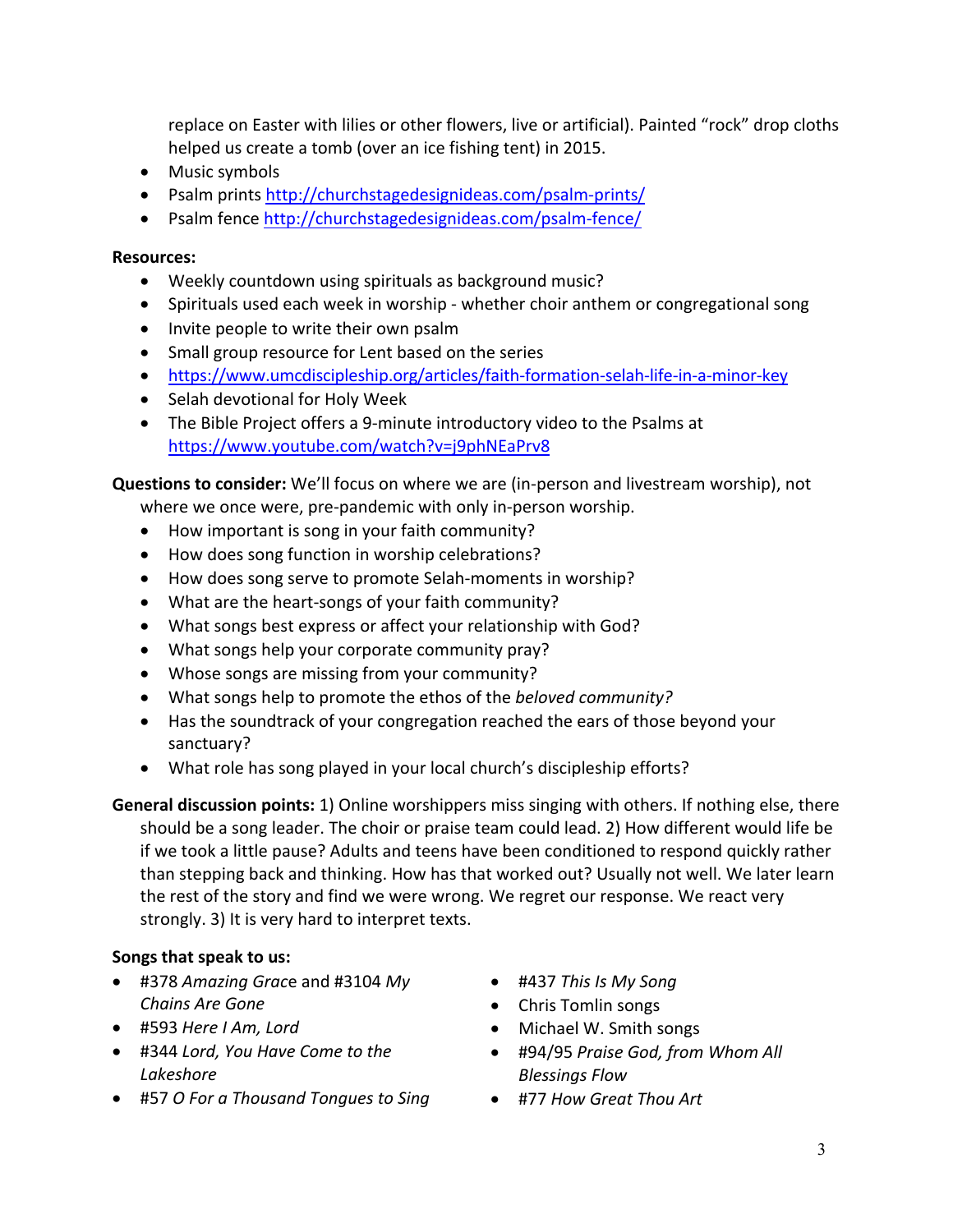- #707 *Hymn of Promise*
- *Beautiful Savior*
- *Come to the Table* by Sidewalk Prophets
- *In This Very Room (There's Quite Enough Love for All of Us)*
- #377 *It Is Well, with My Soul*
- #504 *Old Rugged Cross*
- #140 *Great Is Thy Faithfulness*
- #89 *Joyful, Joyful, We Adore Thee*
- #314 *In the Garden*
- #2171 *Make Me a Channel of Your Peace*

# **March 2, 2022:** Ash Wednesday

Worship at Central UMC at 7:00 p.m. (in-person and livestreamed)

# **Rev. Paul Perez preaching**

**Scripture:** Psalm 51 may be used - confession of sin **Activity:** Imposition of ashes and healing prayer **Ideas from Discipleship Ministries** https://www.umcdiscipleship.org/articles/tips-for-ashwednesday-during-covid-19?mc\_cid=d053e5c1f9&mc\_eid=b090e4f745

----------------------------------------------------

----------------------------------------------------

# **March 6, 2022:** "Happy Are Those"

# Lent 1

**Scripture:** Psalm 32 (Common English Bible) "A Maskil (Instruction?) of David"

32 The one whose wrongdoing is forgiven, whose sin is covered over, is truly happy!

<sup>2</sup> The one the LORD doesn't consider guiltyin whose spirit there is no dishonesty that one is truly happy!

 $3$  When I kept quiet, my bones wore out; I was groaning all day long every day, every night!—

<sup>4</sup> because your hand was heavy upon me.

My energy was sapped as if in a summer drought. Selah

<sup>5</sup> So I admitted my sin to you;

I didn't conceal my guilt.

"I'll confess my sins to the LORD, " is what I said.

Then you removed the guilt of my sin. Selah

 $6$  That's why all the faithful should pray to you during troubled times,

so that a great flood of water won't reach them.

<sup>7</sup> You are my secret hideout!

You protect me from trouble.

You surround me with songs of rescue! Selah

<sup>8</sup> I will instruct you and teach you about the direction you should go.

I'll advise you and keep my eye on you.

<sup>9</sup> Don't be like some senseless horse or mule,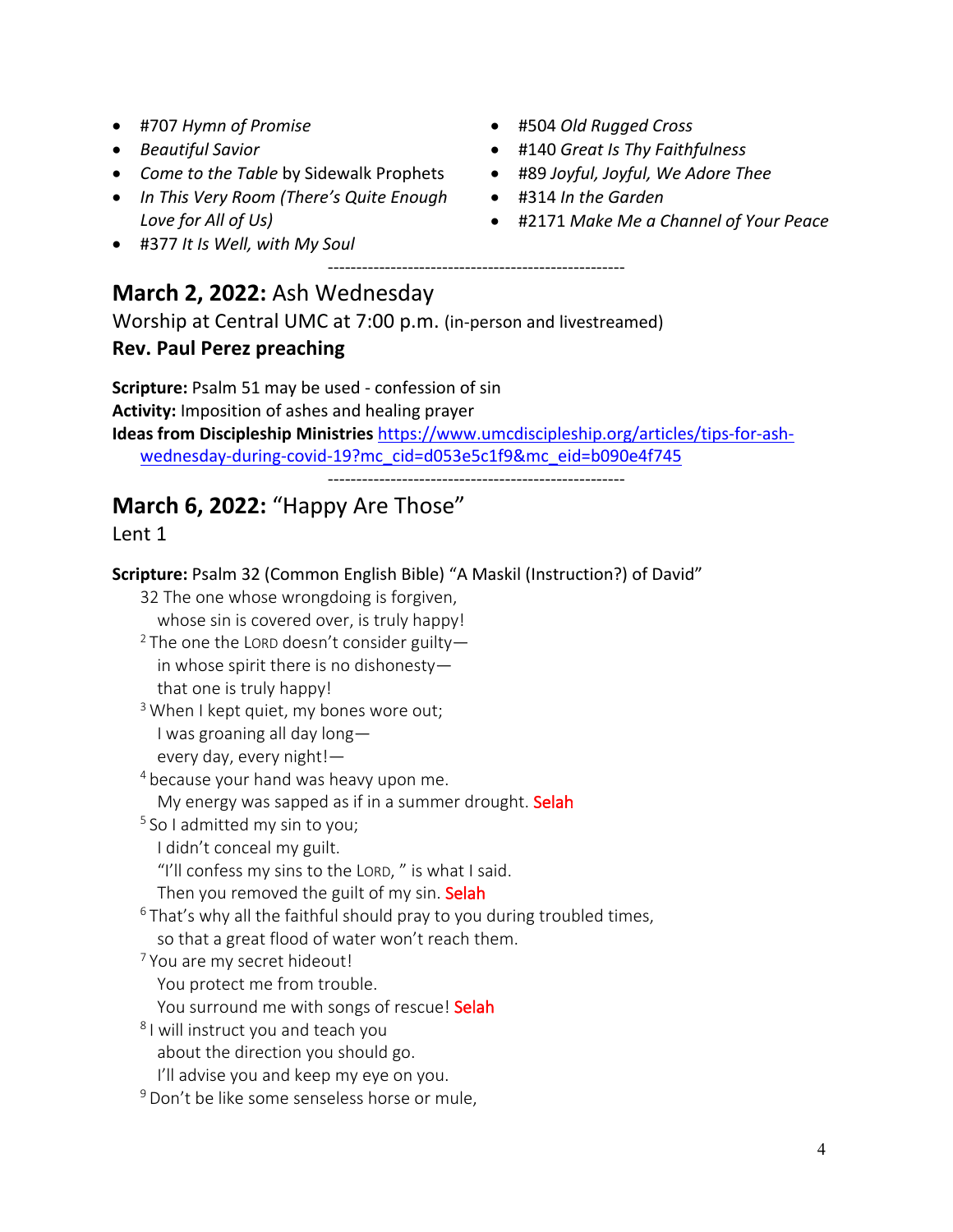whose movement must be controlled with a bit and a bridle.

Don't be anything like that!

<sup>10</sup> The pain of the wicked is severe,

but faithful love surrounds the one who trusts the LORD.

 $11$  You who are righteous, rejoice in the LORD and be glad! All you whose hearts are right, sing out in joy!

**Synopsis:** Happy isn't a mood we associate with the season of Lent it seems to call for something more somber, reflective, and inward looking. We're called to search our souls, understand our need for forgiveness because of our sin, and rejoice in the presence of our Savior Jesus. He offers an answer to our deepest needs.

**Felt need:** To claim the joy of forgiveness from God through Jesus

**Visuals:**

**Hands-on item:**

**Activity:** Holy Communion. See the bottle of water illustration below.

**Media possibilities:** "Psalm 32." Length: 3:02. Cost: \$16.99. Web license: Yes. Visual liturgy. https://skitguys.com/videos/psalms-for-lent-iii-psalm-32

**Music:** *There is a Balm in Gilead* (UMH 375), *Amazing Grace* (UMH 378), *Taste and See* (FWS 2279)

# **Children's Time:**

# **Social media:**

**Discussion points:** 1) Tuesday Morning Bible Study has been reading a Psalm a week for quite a while. It is interesting how reading and pondering them regularly has been so meaningful. 2) The "selahs" appear at natural pause points. 3) Carrying the weight of sin and guilt saps our strength. It is too much to bear (verses 3-4). The Psalms speak to this very intense human experience. 4) What does Lent make you think of?

- Easter/eggs **Sacrifice** • Spring
- Self-examination • Preparation
- Ash Wednesday: This worship service that reminds us of our own mortality (the great equalizer), how we choose to live our limited time on earth matters, and our need for confession.

5) Confession of sin to God is difficult, but living out the consequences of our guilt can be even more difficult and messy. 6) Vicki: A recent NPR program asked people to send in their questions and stories about regret. It is amazing how long people carry their "stuff." *Note from Karen:* I don't know Daniel Pink is the one Vicki talked about, but his book and this interactive website are interesting (https://worldregretsurvey.com/). 7) Betty: How do we know for sure if God has forgiven us? Answer: He has promised as much. And with people? There is freedom in knowing that we have done all we can in asking someone for forgiveness. We don't have control over their responses. 8) Pastor Mary ask couples in premarital counseling to state specific ways that they can demonstrate forgiveness. 9) Unforgiveness destroys us. Jim saw a university professor demonstrate this with a bottle of water. He asked his students how it would feel to hold it at an arm's length. How does it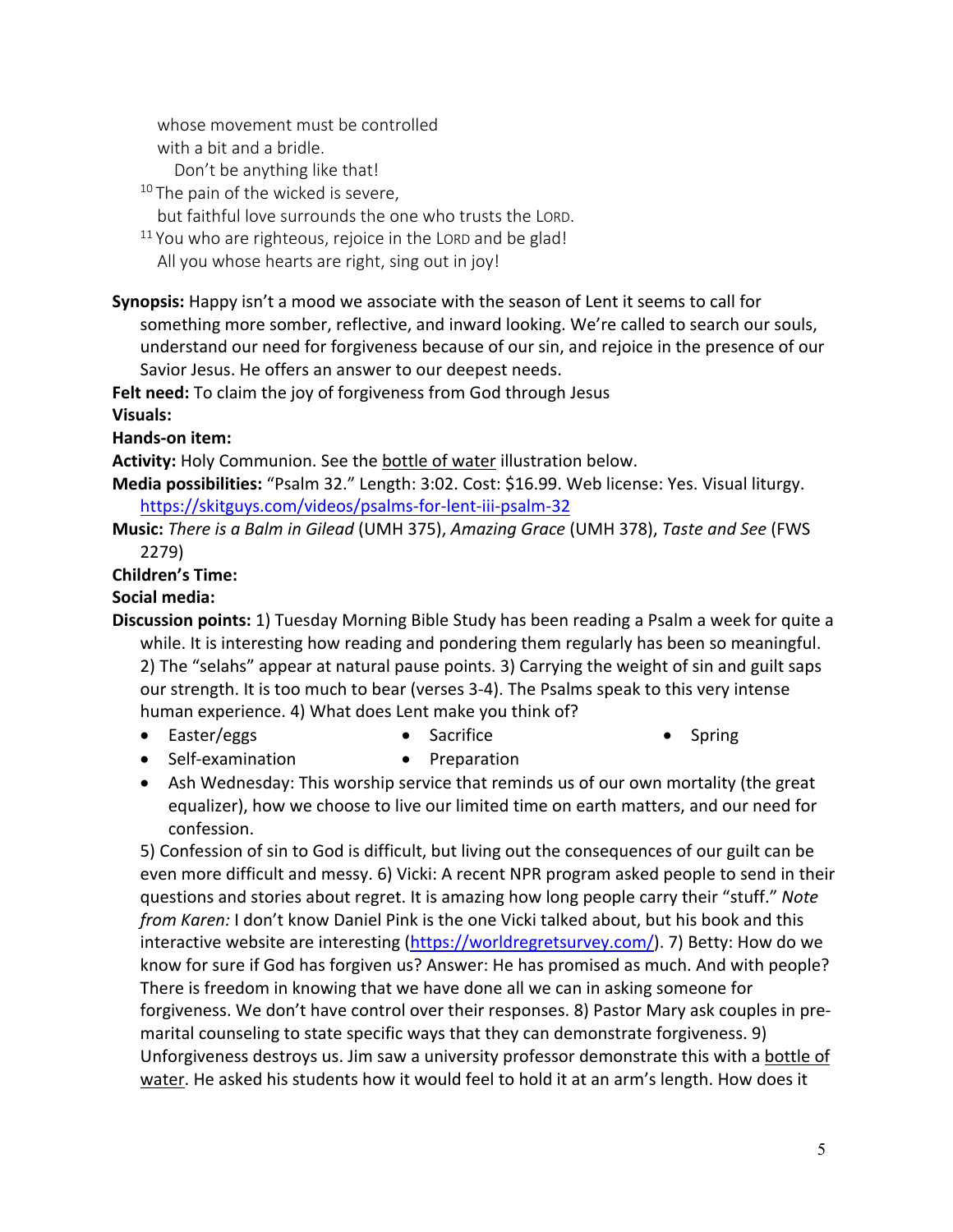feel for a few seconds? Minutes? How long would it be before you couldn't hold it up any more? That is what it is like holding on to resentment, pain, and anger. Just set it down.

# ---------------------------------------------------- **March 13, 2022:** "Going Out and Coming In"

Lent 2 Scouting Sunday (?)

Scripture: Psalm 121 (New Living Translation) "A Song for Pilgrims Ascending to Jerusalem"

 $1$ I look up to the mountains—does my help come from there?

 $2$  My help comes from the LORD, who made heaven and earth!

<sup>3</sup> He will not let you stumble; the one who watches over you will not slumber. <sup>4</sup> Indeed, he who watches over Israel never slumbers or sleeps.

<sup>5</sup> The LORD himself watches over you! The LORD stands beside you as your protective shade.  $6$  The sun will not harm you by day, nor the moon at night.

 $7$  The LORD keeps you from all harm and watches over your life.

<sup>8</sup> The LORD keeps watch over you as you come and go, both now and forever.

**Synopsis:** Even though Lent may have a routine for us, we need to always pay attention - both to what's happening inwardly and outwardly. Lent is intentional time to upset our routines and recognize God's presence even in the midst of our routines. When we pay attention or don't, when we go out or come in, we are not alone.

**Felt need:** To recognize God's presence more readily every day, even in our routines **Visuals:**

# **Hands-on item:**

**Activity:** Write down the sacrifice we plan to make for Lent. Could we make a paper chain or other visual display of the responses?

# **Media possibilities:**

- "Psalm 121 (Shift Worship)." Length: 1:26. Cost: Free with subscription. Web license: Yes. Visual liturgy. https://www.playbackmedia.com/mini-movies/77957/psalm-121
- "Psalm 121 (Centerline Media)." Length: 1:55. Cost: Free with subscription. Web license: Yes. Visual liturgy. https://www.playbackmedia.com/mini-movies/107887/psalm-121
- "My Helper." Length: 1:00. Cost: \$19.99. Web license: Yes. Visual liturgy. https://www.sermonspice.com/sermon-illustrations/98354/my-helper
- "Psalm 121: Call to Worship Version 1." Length: 1:30. Cost: \$16.99. Web license: Yes. https://skitguys.com/videos/psalm-121-call-to-worship
- "Psalm 121: Call to Worship Version 2." Length: 1:29. Cost: \$16.99. Web license: Yes. https://skitguys.com/videos/psalm-121-call-to-worship-1
- "Psalm 121 Worship Reflection." Length: 1:30. Cost: \$16.99. Web license: Yes. https://skitguys.com/videos/transition-psalm-121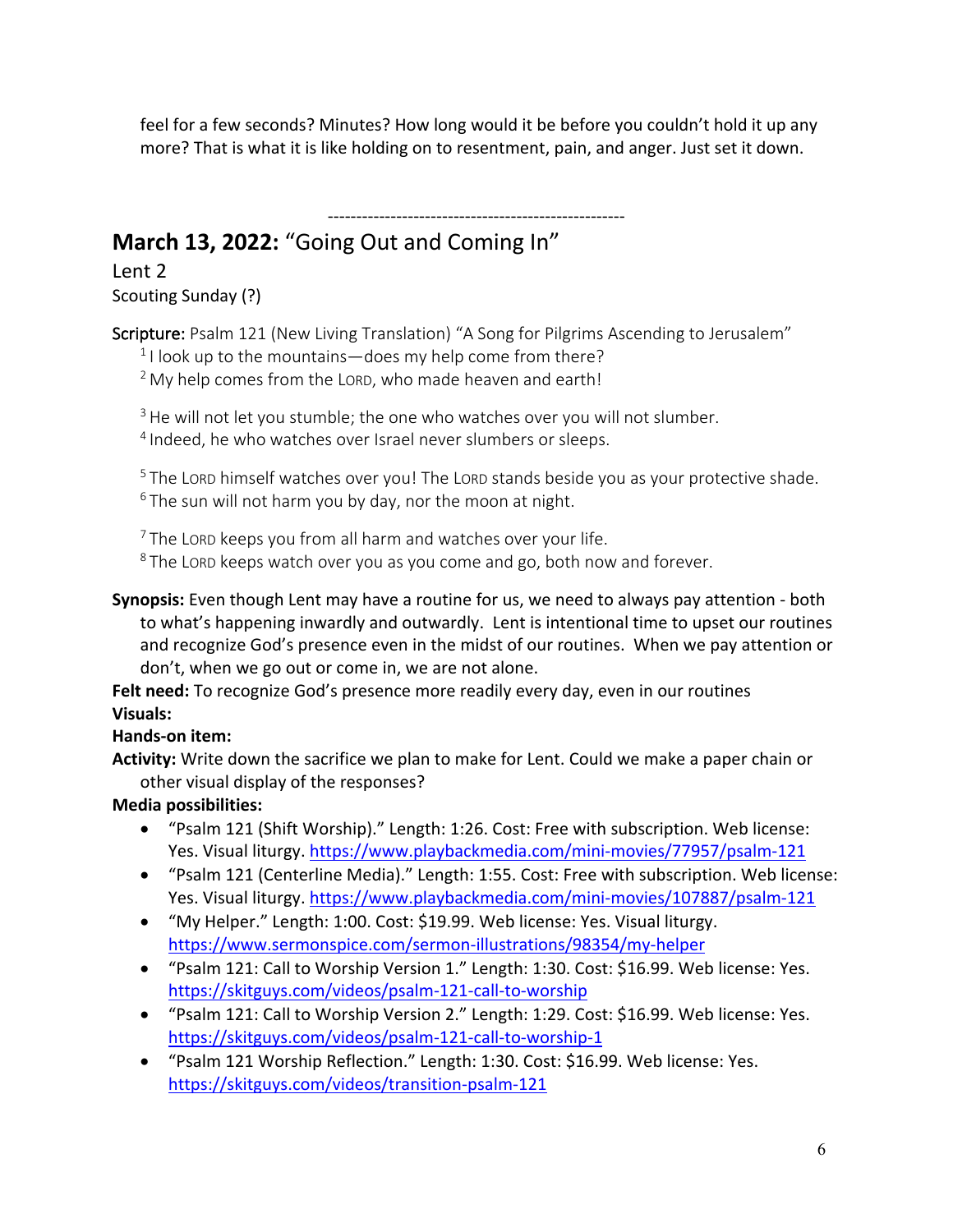#### **Music:** *Give Me Jesus* (WS 3140 – sung by Danny Gokey at

https://www.youtube.com/watch?v=bbh43MGoigw), *Christ Beside Me* (FWS 2166), *God Will Take Care of You* (UMH 130)

#### **Children's Time:**

#### **Social media:**

- **Discussion points:** 1) Pastor Mary's favorite Psalms are 121 (today's psalm), 23, and 46 in that order. Psalm 121 reminds us that God is with us in the midst of everyday stuff. Pastor Mary's grandma asked to have this read at her funeral using the KJV. Verse 1 does not end in a question, but a declaration: I will lift up mine eyes unto the hills, from whence cometh my help. *Give Me Jesus* was also sung at that funeral. 2) God moments remind us to pay attention. 3) The February 6 handout (How do your daily habits reveal your faith and values?) has good questions to ask at the end of every day. Her family has posted on their door. 4) Lent calls for a sacrificial change in routine. What are some of the things we have done for Lent? Giving up chocolate – or exercise (Paul)
	- Adding a daily devotion while still working. Vicki found that even though she didn't succeed 100%, it was a good learning experience.
	- Giving up sweets and recognizing a bit late that a McDonald's milkshake is a sweet.
	- "Cheating" on Sundays (Ed) Sundays are little Easters and not part of Lent.
	- No meat on Good Friday as a child something that puzzled Betty and Diane.
	- Going to fish fries.
	- Giving up pie Jim was held accountable to his pie-baking Grandma
	- Giving up a morning and afternoon diet Coke (Ed) at work
	- 5) How might our ideas of doing something for Lent change if we do something that really requires a sacrifice rather than being merely an inconvenience? Ideas:
	- Give up time to help someone else.
	- Add something to our routine to benefit someone else.
	- Give up a car, cell phone, coffee, indoor plumbing, heat
	- Offer a spare bedroom to someone needing a place to stay.

6) Eric Zuker spent a summer in Nicaragua helping communities solve water problems. The locals collected water in rain barrels. One man had sympathy for Eric because Michigan has cold winters. "It must be tough showering with such cold water during the winter," he said. 7) Betty's grandson, Alex, was visiting from California. She told him he should let the water run a minute so it could get cold. He asked if it was actually okay to do that as it was not acceptable in California due to the drought.

----------------------------------------------------

# **March 20, 2022:** "Worship and Bow Down" Lent 3

# **Scripture:** Psalm 95 (The Message)

<sup>1-2</sup> Come, let's shout praises to GOD, raise the roof for the Rock who saved us! Let's march into his presence singing praises, lifting the rafters with our hymns!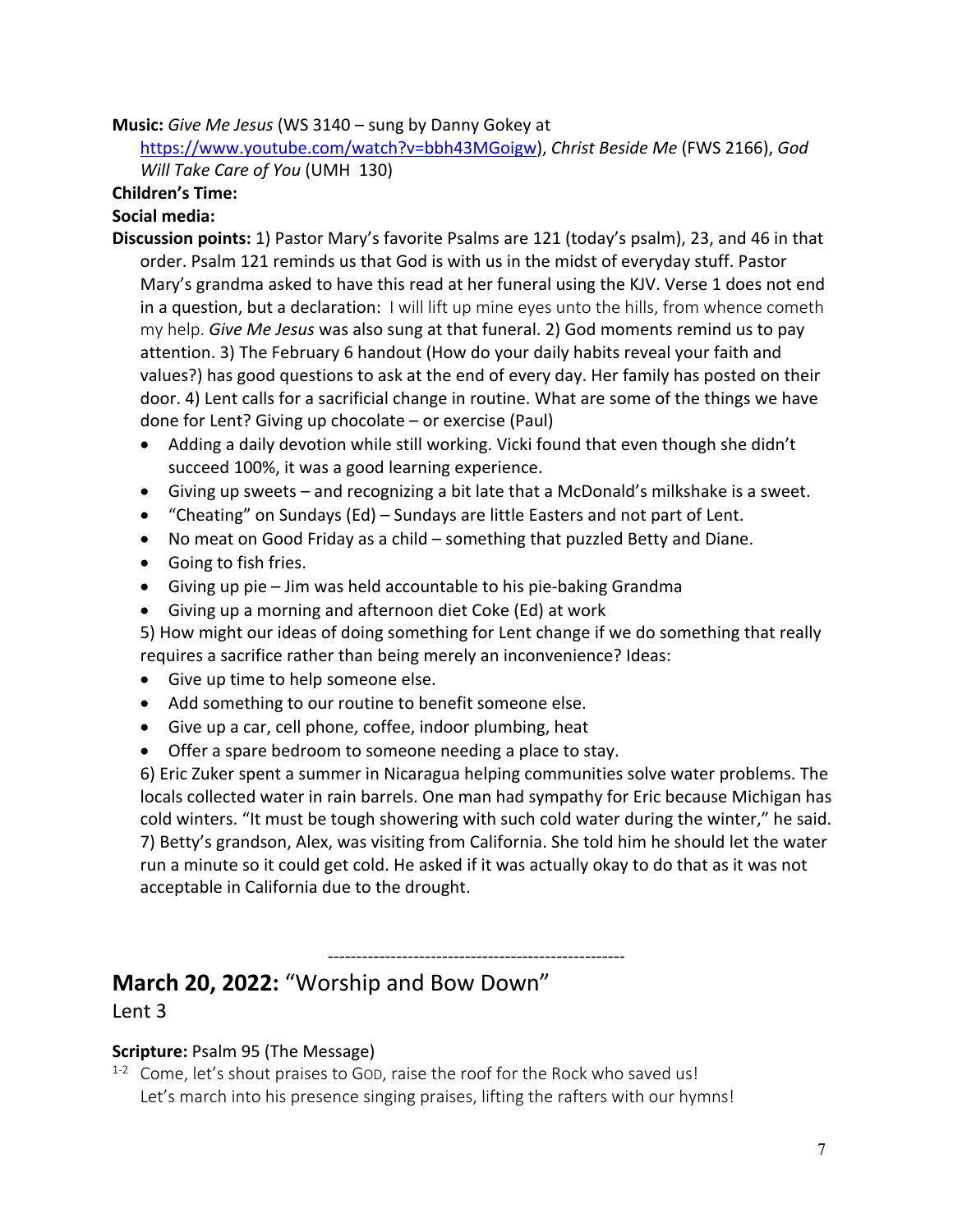- <sup>3-5</sup> And why? Because GOD is the best, High King over all the gods. In one hand he holds deep caves and caverns, in the other hand grasps the high mountains. He made Ocean—he owns it! His hands sculpted Earth!
- <sup>6-7</sup> So come, let us worship: bow before him, on your knees before GOD, who made us! Oh yes, he's our God, and we're the people he pastures, the flock he feeds.
- $7-11$  Drop everything and listen, listen as he speaks: "Don't turn a deaf ear as in the Bitter Uprising, As on the day of the Wilderness Test, when your ancestors turned and put *me* to the test. For forty years they watched me at work among them, as over and over they tried my patience. And I was provoked—oh, was I provoked! 'Can't they keep their minds on God for five minutes? Do they simply refuse to walk down my road?'

This is in fact a reference to Moses and his people wandering in the wilderness for forty years.

Exasperated, I exploded,

'They'll never get where they're headed, never be able to sit down and rest.'"

**Synopsis:** Many of the words translated as *worship* involve movement, even a worship posture that puts us face down. The psalmist tells us to bow and kneel, reminding us that worship isn't just a heady exercise, but a whole-body thing where we offer all of ourselves. Worship is about God and the community gathered together. We worship our Creator who sends us out to live and love the world and all who dwell in it.

**Felt need:** To remember Whom and why we worship

# **Visuals:**

# **Hands-on item:**

**Activity:**

# **Media possibilities:**

- "Psalm 95 (Shift Worship)." Length: 1:27. Cost: Free with subscription. Web license: Yes. This simple worship starter echoes the call of Psalm 95 to make loud and joyful praise to the Rock of our salvation, the King above all gods, as we prepare to bow in worship before our Maker. https://www.playbackmedia.com/mini-movies/20451/psalm-95 **Comments:** Don't like the flashing and loud noise. Would be most appropriate as a service opener.
- "Psalm 95 (He Is Our God)." Length: 1:11. Cost: \$19.99. Web license: Yes. There isn't a moment where God is not worthy of praise. Psalm 95 powerfully illustrates what it means to answer the call to worship. Come, let us sing to the Lord…for He is our God! https://skitguys.com/videos/psalm-95-he-is-our-god
- "Call to Worship: Psalm 95." Length: 1:07. Cost: \$16.99. Web license: Yes. Use this call to worship, based on Psalm 95, to prepare your congregation for service as we're encouraged to praise and celebrate our King and Creator. https://skitguys.com/videos/call-to-worshippsalm-95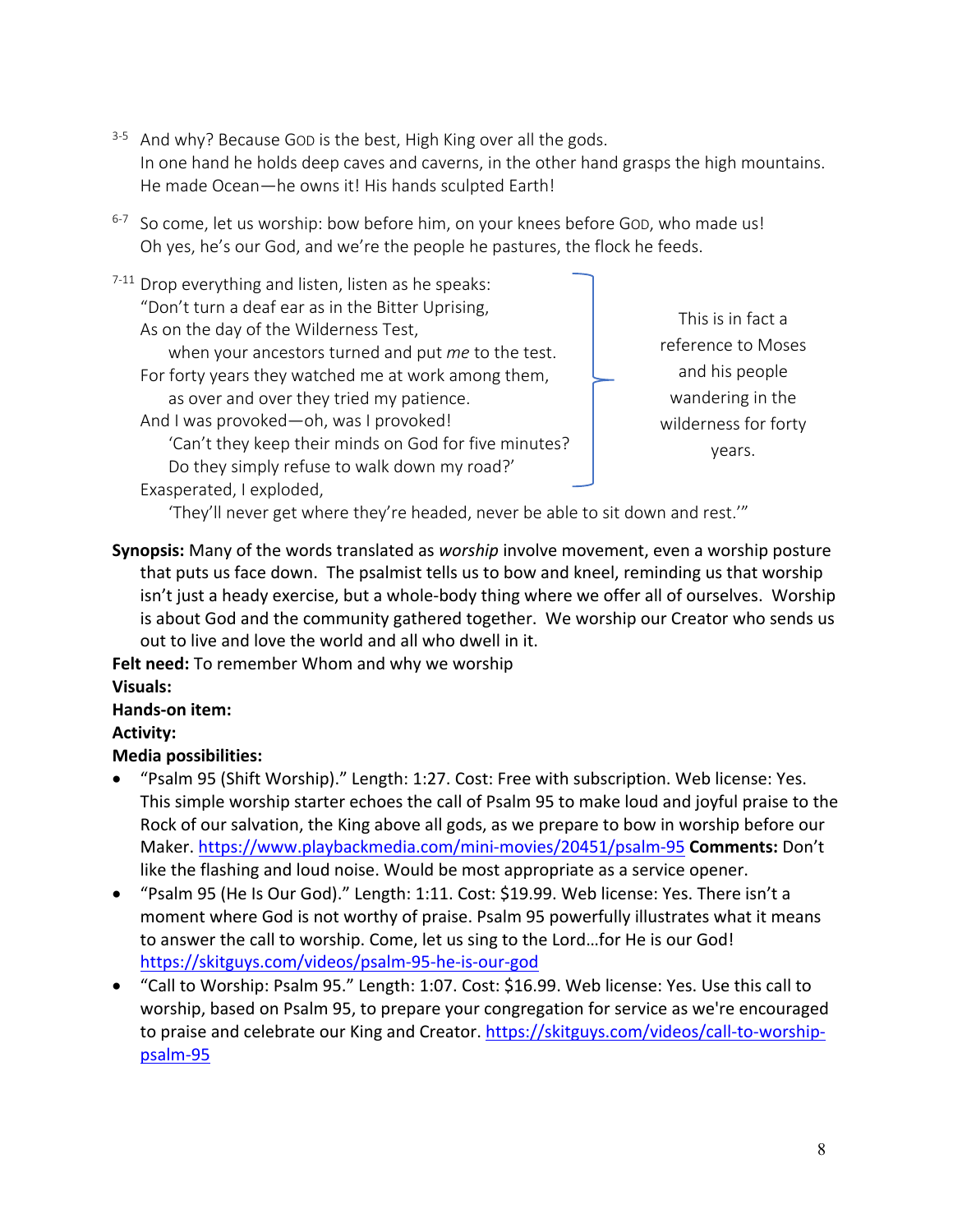- "A Psalm of Worship." Length: 1:33. Cost: Free with subscription. Web license: Yes. Come let us sing or joy to the Lord our Maker. https://www.playbackmedia.com/minimovies/54350/a-psalm-of-worship
- **Music:** *Steal Away to Jesus* (UMH 704), *Joyful, Joyful, We Adore Thee* (UMH 89), *Here I Am to Worship* (WS 3177), *Come, Now Is the Time to Worship* (WS 3176)

**Children's Time:** 

**Social media:**

- **Discussion points:** 1) Brad Hilleary just used Psalm 95 when he preached on worship as part of the January 2022 series, *The Walk*. He reminded us that worship is a full body, full heart experience. 2) Worship wars: Complaints of not "getting fed" in worship miss the mark. We should be asking what we bring to worship – praise, thanksgiving, and sacrifice. 3) What elements of worship are most meaningful to you? Music. The pastor. Challenging messages. God moments. Being together in the sanctuary. Communion. The ritual of kneeling at the rail to receive communion. Candle lighting.
- **Communion discussion points:** Pastor Mary thinks this is a good time to transition from solely using the prepackaged elements to returning to a common loaf and little cups and the prepackaged elements. People miss the symbolism of one loaf, even if it is pita bread (doesn't crumble so much). We can offer gluten free wafers for those who need that option. Think about how we handle in-person communion and how that works on the livestream. Last year's Both& webinar suggested that we need to think about how long communion takes. Should we end the livestream before communion rather? How many online worshippers will stick around during communion unless something very engaging is happening? Links to the Both& webinar have expired, but it is worth reviewing the questions on pages 6 and 8 of the webinar's handbook

(https://bit.ly/BOTH\_AND\_HANDBOOK\_DL). Big question: How does communion translate on screen at home and do we need an alternate moment?

---------------------------------------------------- **March 27, 2022:** "In Right Paths"

#### Lent 4

**Scripture:** Psalm 23 (Contemporary English Version) A Psalm by David "The Good Shepherd"

- 23 You, LORD, are my shepherd. I will never be in need.
- <sup>2</sup> You let me rest in fields of green grass. You lead me to streams of peaceful water,
- $3$  and you refresh my life. You are true to your name, and you lead me along the right paths.
- $4$  I may walk through valleys as dark as death, but I won't be afraid. You are with me, and your shepherd's rod makes me feel safe.
- <sup>5</sup> You treat me to a feast, while my enemies watch. You honor me as your guest, and you fill my cup until it overflows.
- $6$  Your kindness and love will always be with me each day of my life, and I will live forever in your house, LORD.

Our shepherd puts our feet on the right path for his name's sake so we can reflect the good nature of God to other people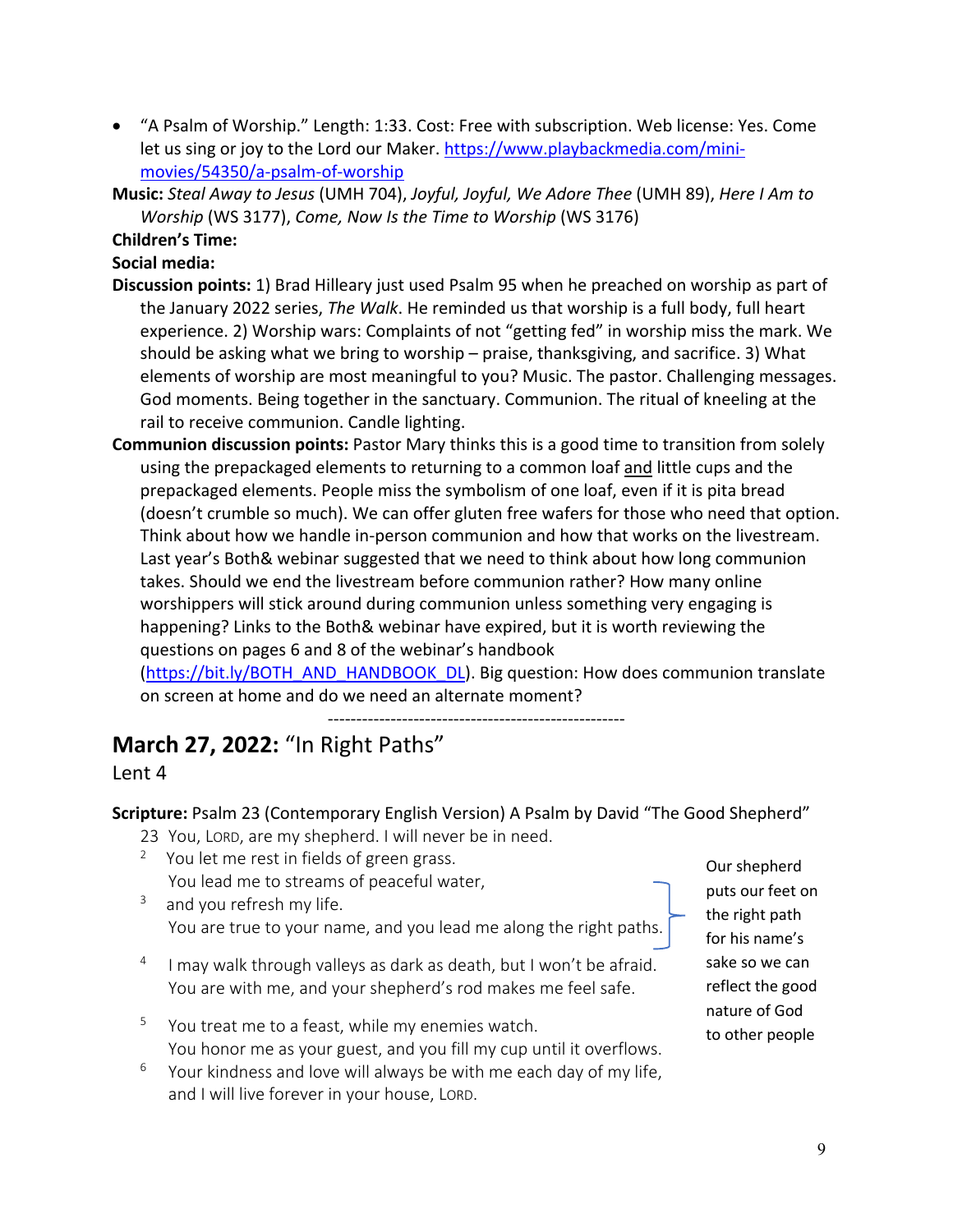**Synopsis:** At the heart of this psalm-song is an invitation to trust in the One who provides care, the One who gathers in, the One who heals and comforts and loves, the One who puts our feet on the right path. And that's our prayer this Lenten season - to walk in God's way and seek God's will.

**Felt need:** To trust in God's care and love as Shepherd of our lives **Visuals:** sheep

**Hands-on item:** Handout on Psalm 23. **Comments:** We like this as a handout on a half-page and as a responsive reading.

The Lord is my Shepherd – *That's Relationship!* I shall not want – *That's Supply!* He maketh me to lie down in green pastures – *That's Rest!* He leadeth me beside still waters – *That's Refreshment!* He restoreth my soul – *That's Healing!* He leadeth me in the paths of righteousness – *That's Guidance!* For His name sake – *That's Purpose!* Yea, though I walk through the valley of the shadow of death – *That's Testing!* I will fear no evil – *That's Protection!* For Thou art with me – *That's Faithfulness!* Thy rod and Thy staff they comfort me – *That's Discipline!* Thou preparest a table before me in the presence of mine enemies – *That's Hope!* Thou annointest my head with oil – *That's Consecration!* My cup runs over – *That's Abundance!* Surely goodness and mercy shall follow me all the days of my life -*That's Blessing!* And I will dwell in the house of the Lord – *That's Security!* Forever – *That's Eternity!* The Lord is My Shepherd

# **Activity:**

# **Media possibilities:**

- "Psalm 23 (Shift Worship)." Length: 2:00. Cost: We own it. Last used 9/27/20. Web license: yes. "I'm not out here on my own. The Lord is my shepherd." Based on the much-loved Psalm, this worship mini movie encourages us to rest in the watchful care of our loving God. https://www.playbackmedia.com/mini-movies/52495/psalm-23
- "Psalm 23 Mini Movie." Length: 1:31. Cost: Free with subscription. Web License: Yes. A young girl's voice recites the beloved and comforting passage from the Psalms as she walks through vast and beautiful fields beneath wide-open skies. https://www.playbackmedia.com/mini-movies/108805/psalm-23-mini-movie
- "Psalm 23 (Rob Perry)." Length: 1:40. Cost \$15.00. Web license: No. https://www.sermonspice.com/sermon-illustrations/41111/psalm-23
- "Psalm 23 (Freebridge Media)." Length: 1:08. Cost: \$19.99. Web license: Yes. Twenty Third is a beautiful visual representation of Psalm 23, revealing God's love, care, protection and provision for His Children. https://skitguys.com/videos/twenty-third
- "My Shepherd." Length: 1:16. Cost: \$19.99. Web license: Yes. Visual liturgy. https://skitguys.com/videos/my-shepherd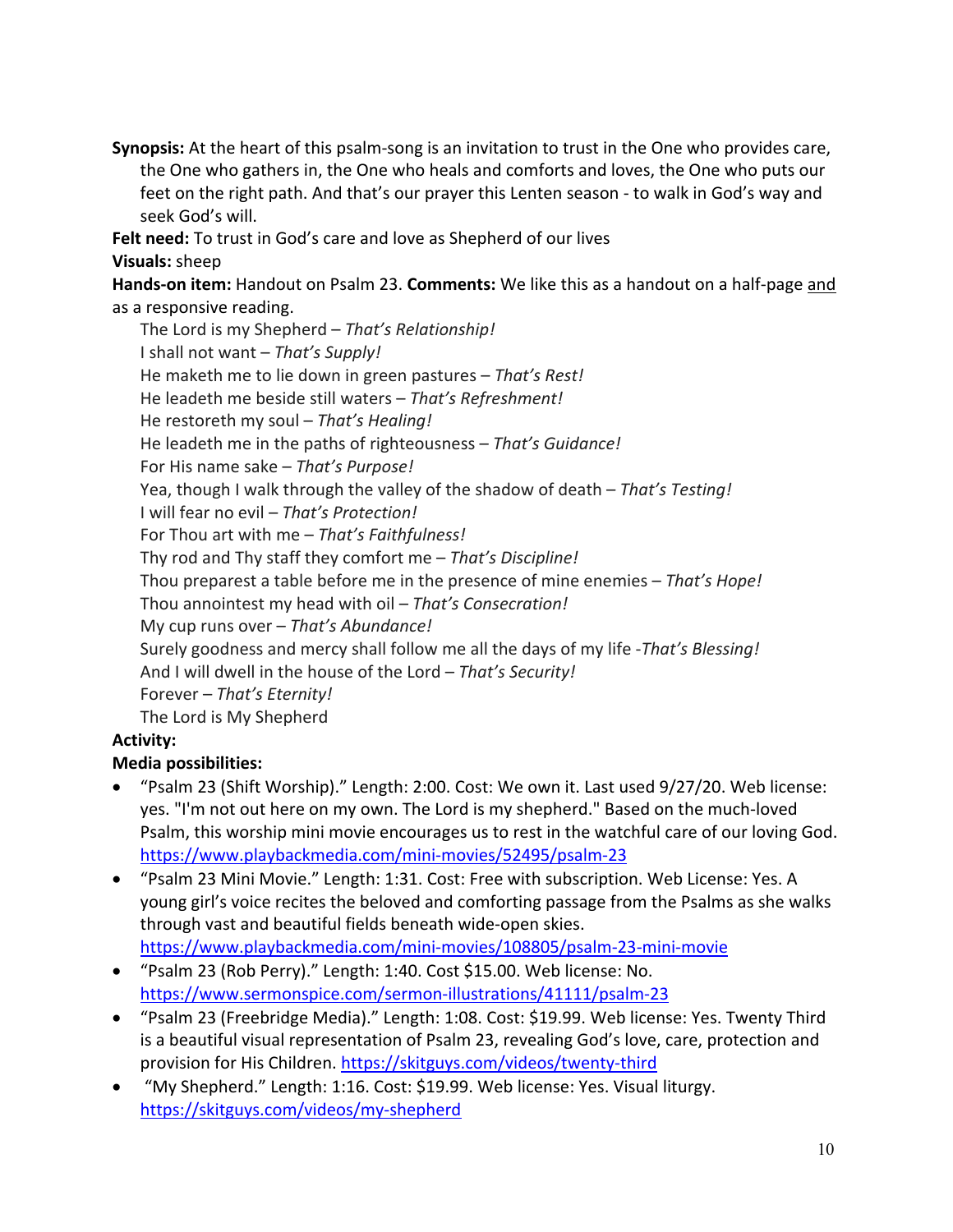**Music:** *Guide My Feet* (FWS 2208), *He Leadeth Me* (UMH 128), *Come and Find the Quiet Center* (FWS 2128); *You Satisfy the Hungry Heart* (UMH 629)

# **Children's Time:**

# **Social media:**

**Discussion points:** 1) Pastor Mary's question: Why is Psalm 23 important to you? Replies: It speaks to us in life and death. We learned it by heart as a kid. It is a source of comfort. Some translations (like the CEV) seem more comforting than others and if it is read at my funeral,

I want this one (Betty – who will add that note to her, "I'm Dead. Now What?" book). It is an invitation to trust God. 2) Psalm 23 only makes sense if you know something about sheep and shepherding. Sheep are dumb. Without a shepherd, they would wander off and die. The role of a shepherd is to lead, protect (setting boundaries – see image of the shepherd and gate, right), and correct the sheep (staff



and rod). Jesus calls us sheep, which isn't a compliment. *Loosely related sidenote:* It is still better to be called sheep than goats. 3) Jim Grace has pictures of shepherds from his time in Africa with the Peace Corps in 1976. We can use them.

----------------------------------------------------

# **April 3, 2022:** "Out of the Depths"

Lent 5

# **Rev. Kim Bos preaching**

# **Scripture:** Psalm 130 (The Message)

- <sup>1-2</sup> Help, God-I've hit rock bottom! Master, hear my cry for help! Listen hard! Open your ears! Listen to my cries for mercy.
- $3-4$  If you, God, kept records on wrongdoings, who would stand a chance? As it turns out, forgiveness is your habit, and that's why you're worshiped.
- $5-6$  I pray to GOD—my life a prayer—and wait for what he'll say and do. My life's on the line before God, my Lord, waiting and watching till morning, waiting and watching till morning.
- $7-8$  O Israel, wait and watch for God-

with GOD's arrival comes love, with GOD's arrival comes generous redemption. No doubt about it—he'll redeem Israel, buy back Israel from captivity to sin.

**Synopsis:** As we journey closer to Holy Week, this psalm is a cry from the depths of pain or despair. There is no clear resolution, no clear fix to the brokenness; the separation still abides. And yet, there is hope. There is confidence, even from a position of pain, that resolution is at hand. There is a trust that even in suffering, Jesus knows us deeply. **Felt need:** To understand that we don't struggle alone **Visuals: Hands-on item: Activity:** Holy Communion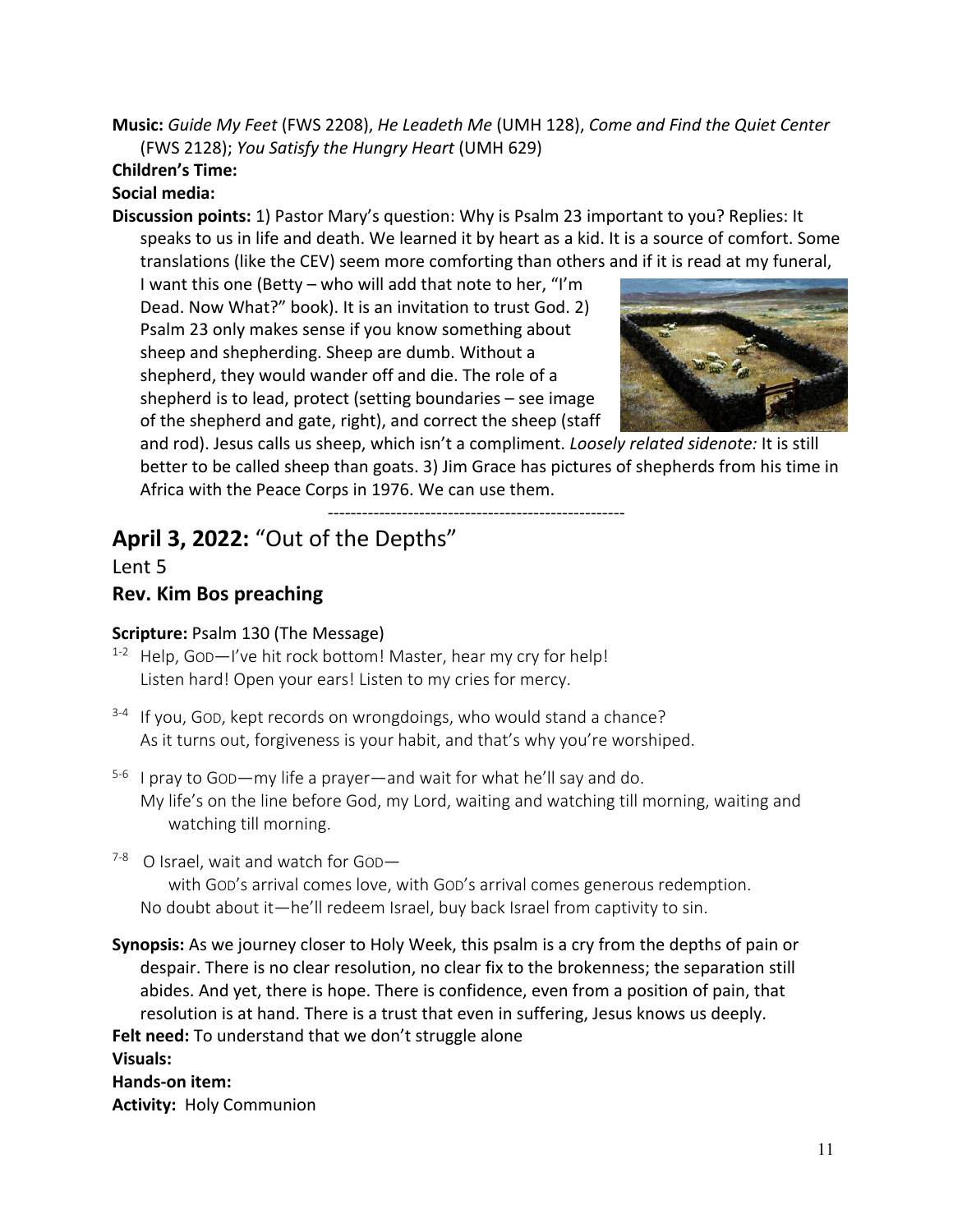#### **Media possibilities:**

- "Our Mess, God's Masterpiece." Length: 2:29. Cost: \$16.99. Web license: Yes. It's easy to feel like our life is a mess. It can be easy to lose hope…but change has come. Remember that Jesus overcame the world and he wants to make something beautiful out of our lives! He wants to make your life His Masterpiece. https://skitguys.com/videos/our-mess-gods-masterpiece **Comments:** We like this clever video. It is a keeper. Use it.
- "Psalm 130 Cinematic Interpretation." Length: 2:02. Cost: Free. Web license: Not 100% sure. Part of a continuing series taking the Psalms of the Bible and pairing the with cinematic visuals. This was shot in Denver, Colorado. https://www.youtube.com/watch?v=NqyOksJt6DY
- **Music:** *Nobody Knows the Trouble I've Seen* (UMH 520), *Abide with Me* (UMH 700), *Be Still, My Soul* (UMH 534), *O Lord, Hear My Prayer* (FWS 2200); *I Will Wait for You* (Shane & Shane – Psalm 130 https://www.youtube.com/watch?v=l8pCbtLeXzc)

#### **Children's Time:**

#### **Social media:**

**Discussion points:** This might be a good week for a special time of intercessory and healing prayer. The Both/& webinar would suggest that we consider if the livestream should end before the time of communion and prayer begins.

----------------------------------------------------

# **April 10, 2022:** "A Palm Road and Broken Pottery"

#### Palm Sunday

#### **2nd Scripture:** Luke 19: 28-40 (NIV) "Jesus Comes to Jerusalem as King"

<sup>28</sup> After Jesus had said this, he went on ahead, going up to Jerusalem. <sup>29</sup> As he approached Bethphage and Bethany at the hill called the Mount of Olives, he sent two of his disciples, saying to them, <sup>30</sup> "Go to the village ahead of you, and as you enter it, you will find a colt tied there, which no one has ever ridden. Untie it and bring it here.  $31$  If anyone asks you, 'Why are you untying it?' say, 'The Lord needs it.'"

 $32$  Those who were sent ahead went and found it just as he had told them.  $33$  As they were untying the colt, its owners asked them, "Why are you untying the colt?"

<sup>34</sup> They replied, "The Lord needs it."

 $35$  They brought it to Jesus, threw their cloaks on the colt and put Jesus on it.  $36$  As he went along, people spread their cloaks on the road.

 $37$  When he came near the place where the road goes down the Mount of Olives, the whole crowd of disciples began joyfully to praise God in loud voices for all the miracles they had seen:

<sup>38</sup> "Blessed is the king who comes in the name of the Lord!"

"Peace in heaven and glory in the highest!"

<sup>39</sup> Some of the Pharisees in the crowd said to Jesus, "Teacher, rebuke your disciples!"  $40$  "I tell you," he replied, "if they keep quiet, the stones will cry out."

**1st Scripture:** Psalm 118: 1-2, 19-29 (New Living Translation)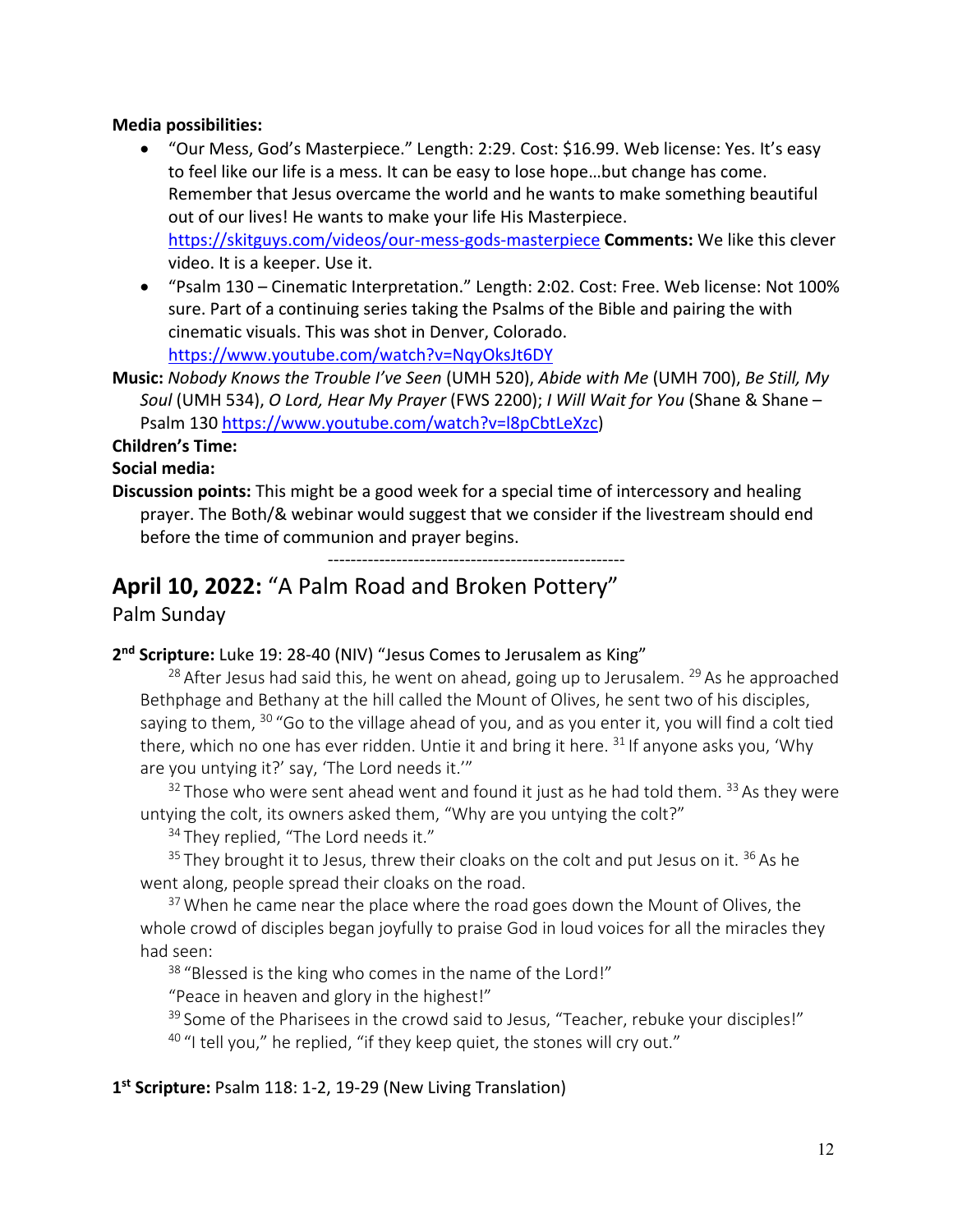118 Give thanks to the LORD, for he is good! His faithful love endures forever.

<sup>2</sup> Let all Israel repeat: "His faithful love endures forever."

 $19$  Open for me the gates where the righteous enter, and I will go in and thank the LORD.

 $20$  These gates lead to the presence of the LORD, and the godly enter there.

 $21$  I thank you for answering my prayer and giving me victory!

- <sup>22</sup> The stone that the builders rejected has now become the cornerstone.
- $23$  This is the LORD's doing, and it is wonderful to see.
- $24$  This is the day the LORD has made. We will rejoice and be glad in it.
- <sup>25</sup> Please, LORD, please save us. Please, LORD, please give us success.
- <sup>26</sup> Bless the one who comes in the name of the LORD. We bless you from the house of the LORD.
- $27$  The LORD is God, shining upon us. Take the sacrifice and bind it with cords on the altar.
- $28$  You are my God, and I will praise you! You are my God, and I will exalt you!
- $29$  Give thanks to the LORD, for he is good! His faithful love endures forever.

# **3rd Scripture:** Psalm 31: 9-16 (Common English Bible)

<sup>9</sup> Have mercy on me, LORD, because I'm depressed.

My vision fails because of my grief, as do my spirit and my body.

 $10$  My life is consumed with sadness; my years are consumed with groaning.

Strength fails me because of my suffering; my bones dry up.

 $11$  I'm a joke to all my enemies, still worse to my neighbors.

I scare my friends, and whoever sees me in the street runs away!

 $12$  I am forgotten, like I'm dead, completely out of mind;

<sup>13</sup> Yes, I've heard all the gossiping, terror all around;

I am like a piece of pottery, destroyed.

- Verse 12: Powerful, poetic imagery
- so many gang up together against me, they plan to take my life! Verse 14: TRUST
- <sup>14</sup> But me? I trust you, LORD! I affirm, "You are my God."
- $15$  My future is in your hands. Don't hand me over to my enemies,

to all who are out to get me!

 $16$  Shine your face on your servant; save me by your faithful love!

**Synopsis:** The psalms express the highest joy and the deepest sorrow, which is reminiscent of what Jesus and the crowds experienced as he came into Jerusalem as a part of a protestparade and then as things moved quickly to his arrest, trial, and death. It's right for us to engage in this journey deeply - reflecting on our place in the hopeful crowd and hearing Jesus express words of sorrow.

**Felt need:** To experience the hope of the people and heartbreak of Jesus

**Visuals:** palm branches, broken pottery

**Hands-on item:** palm branches

# **Activity:**

# **Media possibilities:**

• "Last Words of Christ: The Disciples and the Donkey (Palm Sunday)." Length: 3:27. Cost: \$16.99. Web license: Yes. One of the disciples struggles with the assignment they've been given by Jesus – to get a donkey. The other reminds him of the miracles Jesus has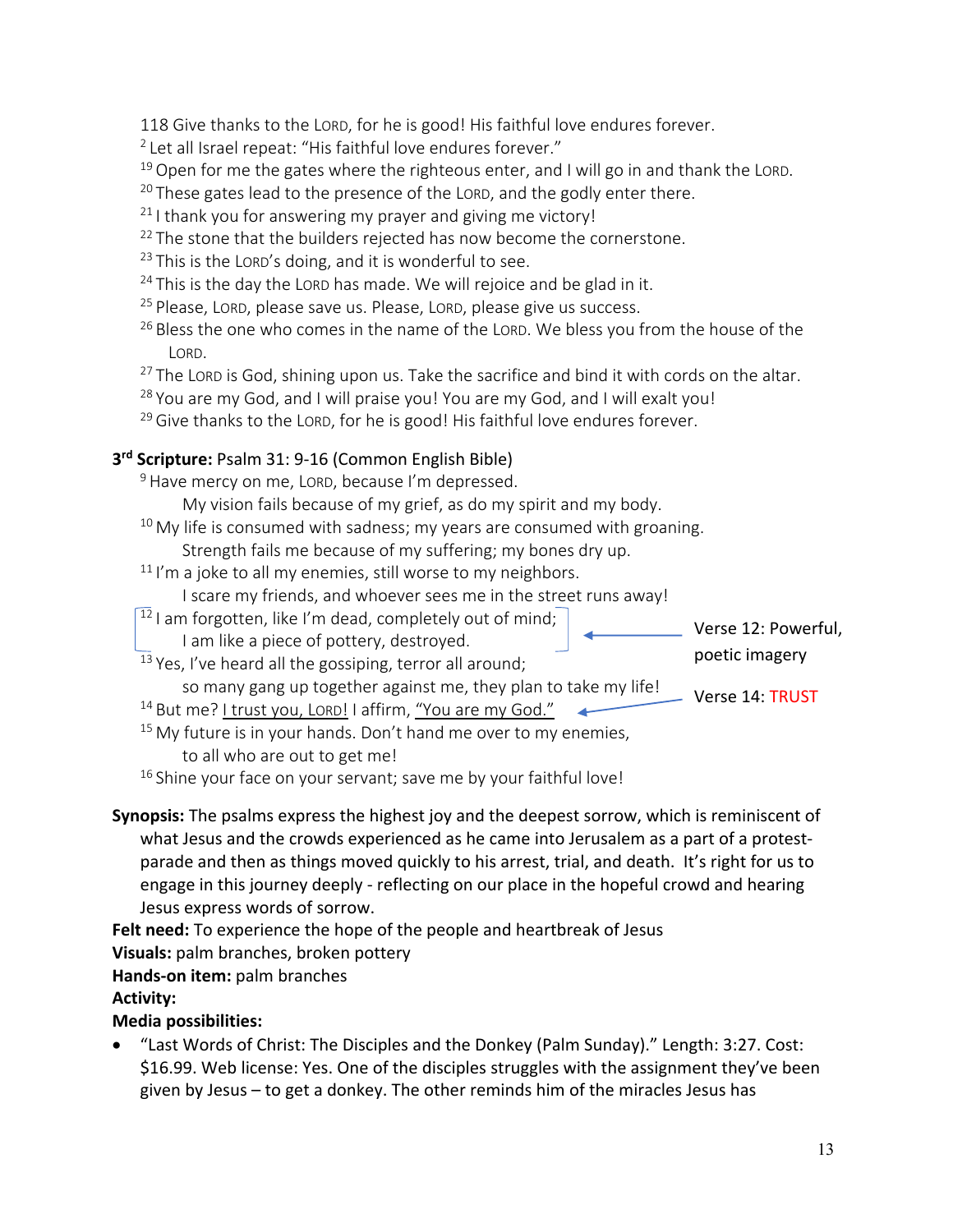performed, and ultimately convinces his fellow disciple that they can trust Jesus, even if they don't understand why He's asking them to do this. https://skitguys.com/videos/lastwords-of-christ-the-disciples-and-the-donkey-palm-sunday **Comments:** Very powerful illustration of trust. Use it.

- "Palm Sunday Is Here." Length: 1:22. Cost: \$18.00. Web license: Yes. Slow motion bursts of brilliant colors compliment bold text that describes the excitement of welcoming our King on Palm Sunday. https://skitguys.com/videos/palm-sunday-is-here
- "Give Thanks (Psalm 118)." Length: 1:36. Cost: Free with subscription. Web license: Yes. This energetic worship intro is based on Psalm 118. https://www.playbackmedia.com/minimovies/87549/give-thanks-psalm-118

**Music:** *Hosanna, Loud Hosanna* (UMH 278), *All Glory, Laud and Honor* (UMH 280), *Jesus Walked This Lonesome Valley* (FWS 2112)

**Children's Time:** 

#### **Social media:**

**Discussion points:** 1) We will follow our "traditional" Palm Sunday pattern of beginning worship with palms and moving toward the passion. 2) Order of reading: Psalm 118, Luke, Psalm 31. 2) Mudgi remembers Jimmy Epplett's portrayal of Judas in the drama, "A Tale of Two Friends," which we have used at the end of worship on Palm Sunday. Patrick Miles probably played Peter. Jim Post and Ken Luckett have played Judas and Peter too.

----------------------------------------------------

# **April 14, 2022:** "A Basin, Some Bread, and Betrayal"

# Holy Thursday

# **Scripture:** Psalm 116: 1-4, 12-19 (Common English Bible)

116 I love the LORD because he hears my requests for mercy.  $2$  I'll call out to him as long as I live, because he listens closely to me. <sup>3</sup> Death's ropes bound me; the distress of the grave found me— I came face-to-face with trouble and grief. <sup>4</sup> So I called on the LORD's name: "LORD, please save me!" <sup>12</sup> What can I give back to the LORD for all the good things he has done for me? <sup>13</sup> I'll lift up the cup of salvation. I'll call on the LORD's name. <sup>14</sup> I'll keep the promises I made to the LORD in the presence of all God's people. <sup>15</sup> The death of the LORD's faithful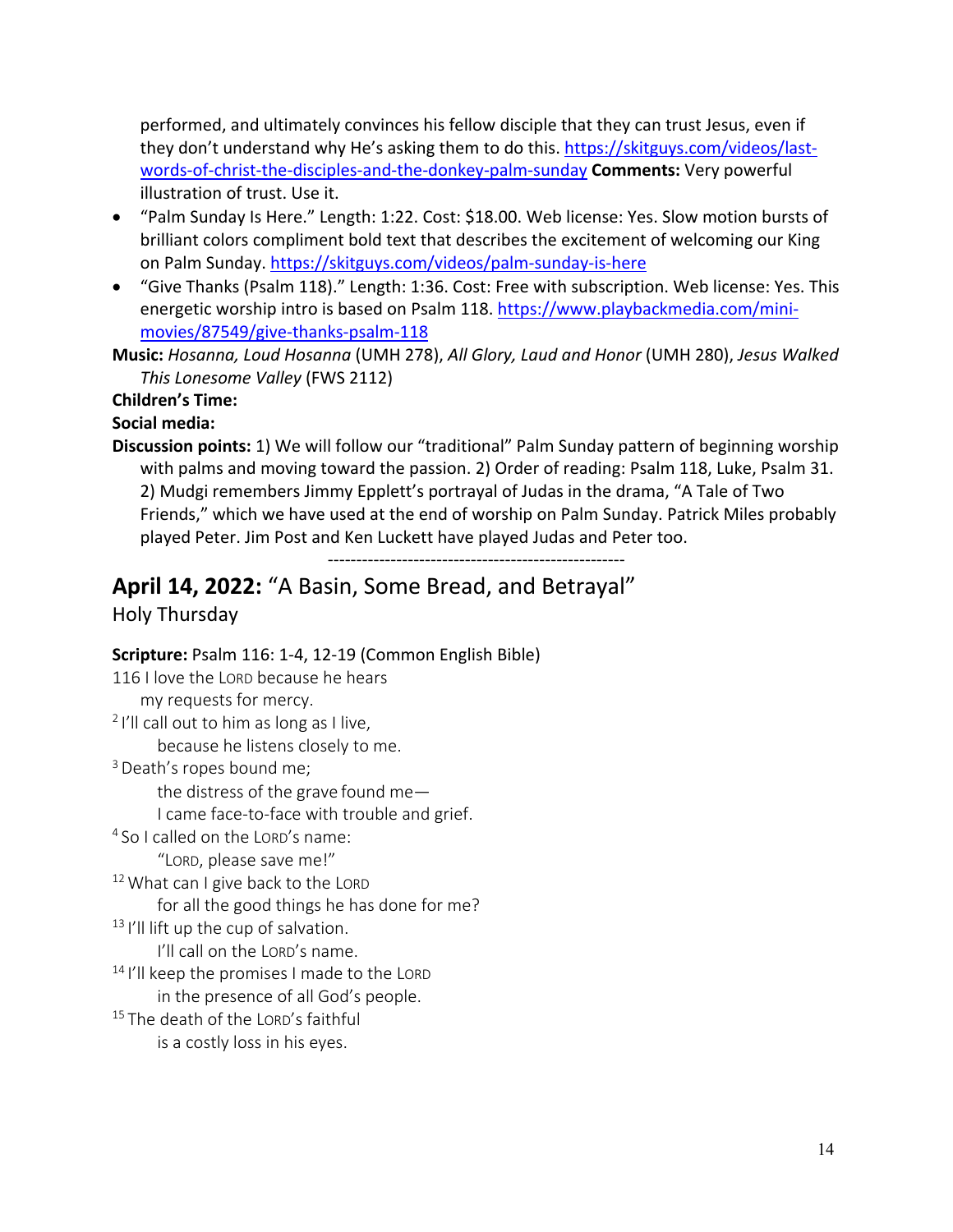$16$  Oh yes, LORD, I am definitely your servant!

I am your servant and the son of your female servant you've freed me from my chains.

<sup>17</sup> So I'll offer a sacrifice of thanksgiving to you, and I'll call on the LORD's name.

18 I'll keep the promises I made to the LORD in the presence of all God's people,

 $19$  in the courtvards of the LORD's house. which is in the center of Jerusalem.

Praise the LORD!

**Scripture:** John 13 - to be read in sections Verses 1-17: "Jesus Washes His Disciples Feet" Verses 18-30: "Jesus Predicts His Betrayal" Verses 31-38: "Jesus Predicts Peter's Denial"

#### **Scripture: Psalm 41 (The Message)**

- 1-3 Dignify those who are down on their luck; you'll feel good—*that's* what GOD does. GOD looks after us all, makes us robust with life— Lucky to be in the land, we're free from enemy worries. Whenever we're sick and in bed, Gop becomes our nurse, nurses us back to health.
- $4-7$  I said, "GOD, be gracious! Put me together again— my sins have torn me to pieces." My enemies are wishing the worst for me; they make bets on what day I will die. If someone comes to see me, he mouths empty platitudes, All the while gathering gossip about me to entertain the street-corner crowd. These "friends" who hate me whisper slanders all over town. They form committees to plan misery for me.
- $8-9$  The rumor goes out, "He's got some dirty, deadly disease. The doctors have given up on him." Even my best friend, the one I always told everything —he ate meals at my house all the time!— has bitten my hand.

 $10$  God, give grace, get me up on my feet. I'll show them a thing or two.

- 11-12 Meanwhile, I'm sure you're on my side—no victory shouts yet from the enemy camp! You know me inside and out, you hold me together,
	- you never fail to stand me tall in your presence so I can look you in the eye.
- <sup>13</sup> Blessed is GOD, Israel's God, always, always, always. Yes. Yes. Yes.

**Synopsis:** Jesus' sacrificial love is on display as he washes feet and calls his friends to serve in his name, all while they plot to kill him, struggle to understand, and eventually betray him. Perhaps his feelings are heard in the psalmist's own struggle with those who hurt us. **Felt need:** To hear Jesus' call to serve and to sit with the discomfort of that call **Visuals:**

**Hands-on item:**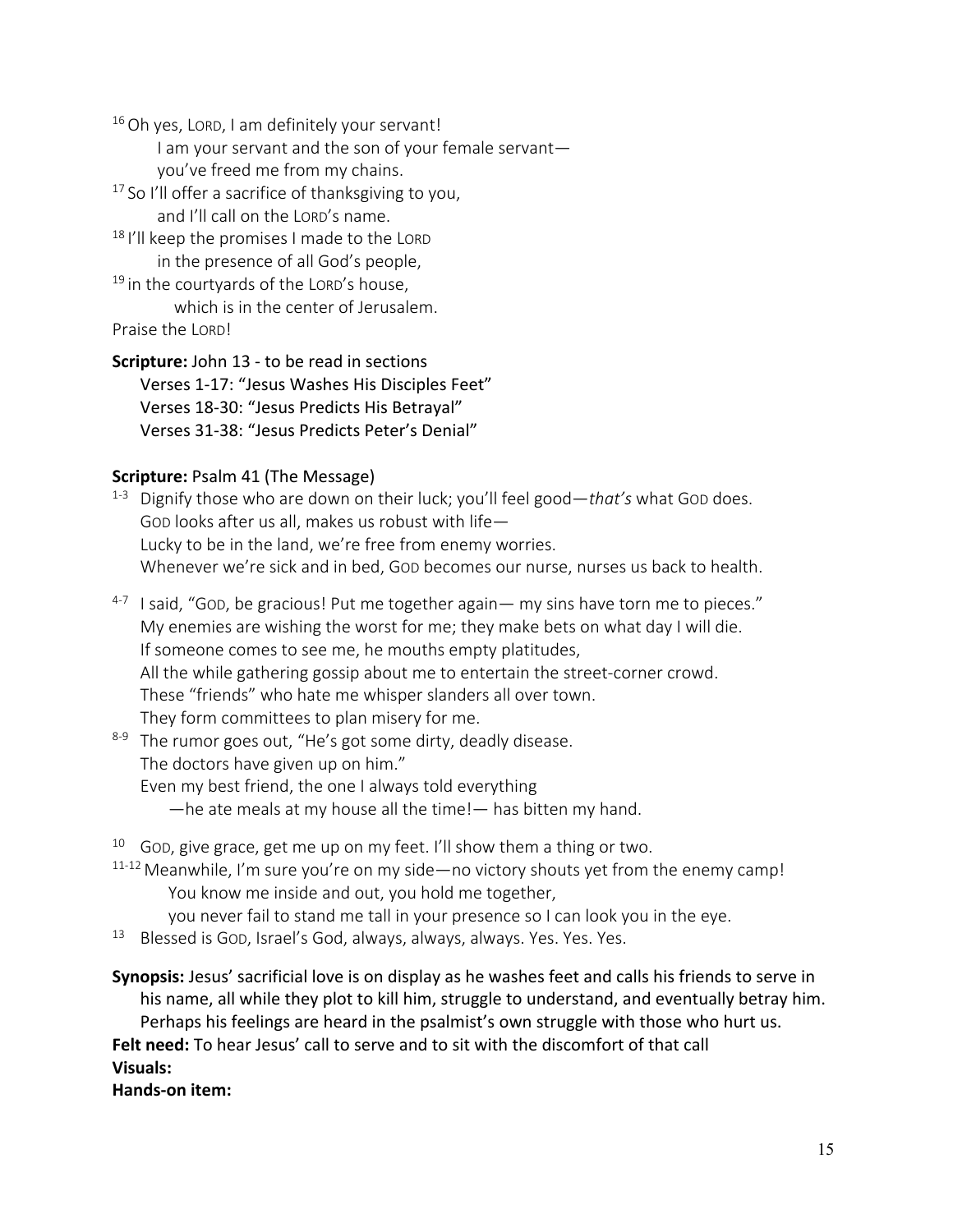**Activity:** Holy Communion, handwashing/footwashing, finger food potluck meal before worship **Media possibilities:**

**Music:** *Jesu, Jesu* (UMH 432), *Were You There* (UMH 288)

#### **Children's Time:**

# **Social media:**

**Discussion points:** 1) There is a temptation to not engage Holy Week and skip right to Easter. 2) Jim: All humanity knows the heartbreak of betrayal. We can imagine how Jesus felt knowing he would be betrayed. 3) Jesus showed all of the love languages, especially acts of service, like footwashing. The others are words of affirmation, receiving gifts, quality time, and physical touch. 4) Consider taking turns washing feet. 5) **Prayer Vigil:** Runs from 8:30 pm Thursday until 11:00 am Friday in the sanctuary. Make it clear that the sign-up sheet is for people who will be physically present in the sanctuary. That wasn't clear last year; some people signed up to pray from home and candles were left burning and unattended. More than one person can pray at any given time. We need night watchmen.

----------------------------------------------------

**April 15, 2022:** "Gathered at the Foot of the Cross" Good Friday - Worship at Temple UMC at 12:00 p.m.

**Scripture:** Psalm 22 (?) "A Plea for Deliverance from Suffering and Hostility"

# **Scripture:** John 18-19

- Jesus is betrayed and arrested
- Jesus at the High Priest's house
- Peter's first denial
- The High Priest questions Jesus
- Peter's second and third denials
- Jesus' trial before Pilate
- Jesus sentenced to death
- The crucifixion
- The death of Jesus
- The burial of Jesus

**Music:** *Were You There*

# ---------------------------------------------------- **April 17, 2022:** "This Is THE Day" Easter Sunday

**Scripture:** Psalm 118: 1-2, 14-24 (Common English Bible)  $1$  Give thanks to the LORD because he is good, because his faithful love lasts forever. <sup>2</sup> Let Israel say it: "God's faithful love lasts forever!"

 $14$  The LORD was my strength and protection; he was my saving help!

- $15$  The sounds of joyful songs and deliverance are heard in the tents of the righteous: "The LORD's strong hand is victorious!
- <sup>16</sup> The LORD's strong hand is ready to strike! The LORD's strong hand is victorious!"

 $17$  I won't die—no, I will live and declare what the LORD has done.

 $18$  Yes, the LORD definitely disciplined me, but he didn't hand me over to death.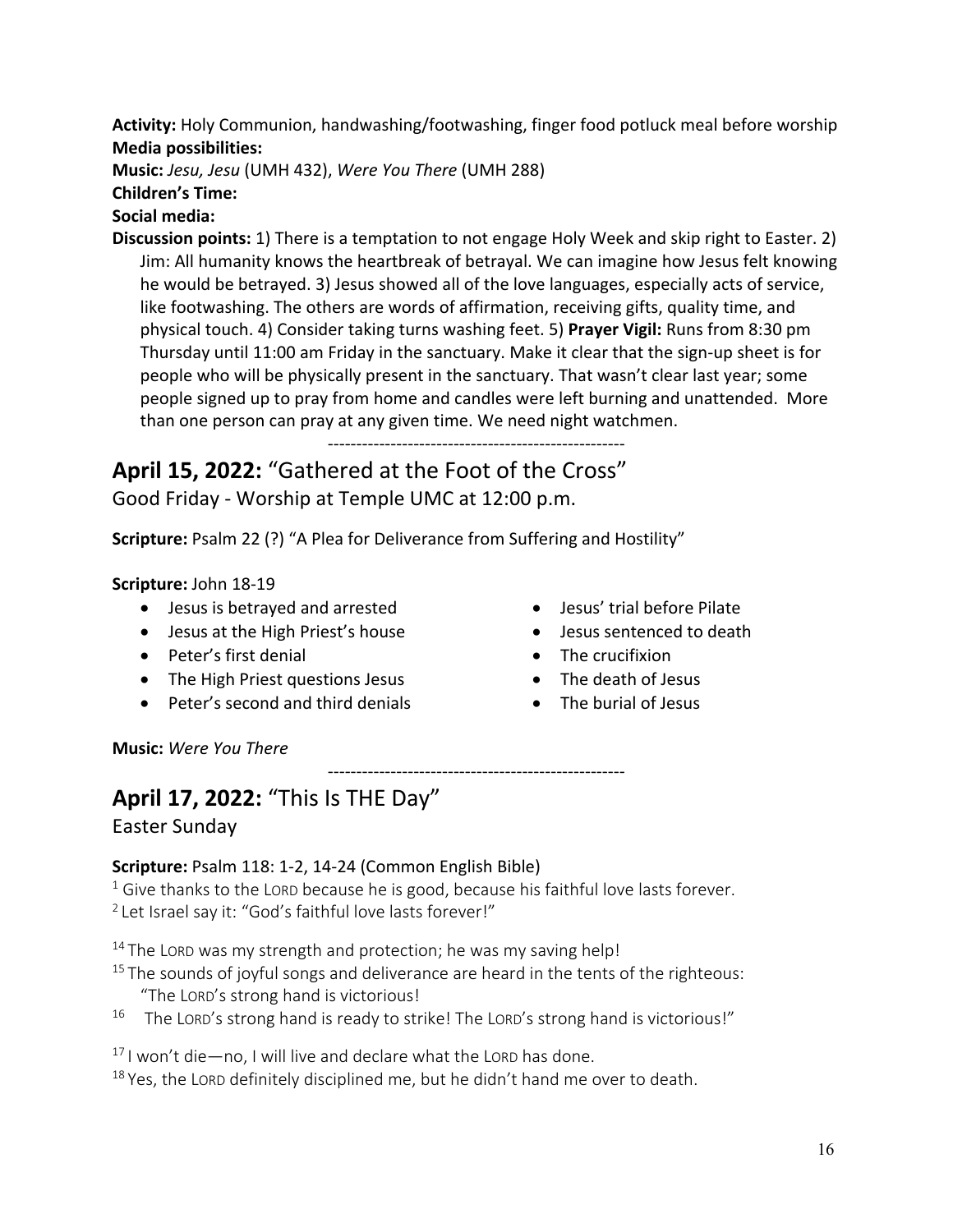$19$  Open the gates of righteousness for me so I can come in and give thanks to the LORD!  $20$  This is the LORD's gate; those who are righteous enter through it.

 $21$  I thank you because you answered me, because you were my saving help.

 $22$  The stone rejected by the builders is now the main foundation stone!

 $23$  This has happened because of the LORD; it is astounding in our sight!

<sup>24</sup> This is the day the LORD acted; we will rejoice and celebrate in it!

#### **Scripture:** Luke 24: 1-12 (The Message) **"Looking for the Living One in a Cemetery"**

 $24<sup>1-3</sup>$  At the crack of dawn on Sunday, the women came to the tomb carrying the burial spices they had prepared. They found the entrance stone rolled back from the tomb, so they walked in. But once inside, they couldn't find the body of the Master Jesus.

 $4-8$  They were puzzled, wondering what to make of this. Then, out of nowhere it seemed, two men, light cascading over them, stood there. The women were awestruck and bowed down in worship. The men said, "Why are you looking for the Living One in a cemetery? He is not here, but raised up. Remember how he told you when you were still back in Galilee that he had to be handed over to sinners, be killed on a cross, and in three days rise up?" Then they remembered Jesus' words.

 $9-11$  They left the tomb and broke the news of all this to the Eleven and the rest. Mary Magdalene, Joanna, Mary the mother of James, and the other women with them kept telling these things to the apostles, but the apostles didn't believe a word of it, thought they were making it all up.

 $12$  But Peter jumped to his feet and ran to the tomb. He stooped to look in and saw a few grave clothes, that's all. He walked away puzzled, shaking his head.

**Synopsis:** What no one thought was possible happened. The women who went to the tomb to care for Jesus in death found a word of life and hope. Even though it seemed like "you had to be there" to believe it, the good news of resurrection spread, and we can rejoice and be glad!

**Felt need:** To claim the joy of resurrection and hope of eternal life in Jesus

#### **Visuals:**

**Hands-on item:**

**Activity:**

#### **Media possibilities:**

- "Easter Sunday Psalm 118." Length: 2:28. Cost: \$16.99. Web license: Yes. Based on Psalm 118, this call to worship invites us to give thanks and praise to God for His love and deliverance. https://skitguys.com/videos/psalms-for-lent-iii-psalm-118
- "This Is Resurrection." Length: 2:33. Cost: Free with subscription. Web license: Yes. This brings together those who have doubts and those who are certain about faith, showing us that resurrection is more than just a story to believe in  $-$  it's something that happens every day. Include two version that differ only in background music: Celebration & Contemplative. https://www.playbackmedia.com/mini-movies/65049/this-is-resurrection

**Music:** *He Rose* (UMH 316) **Children's Time:**